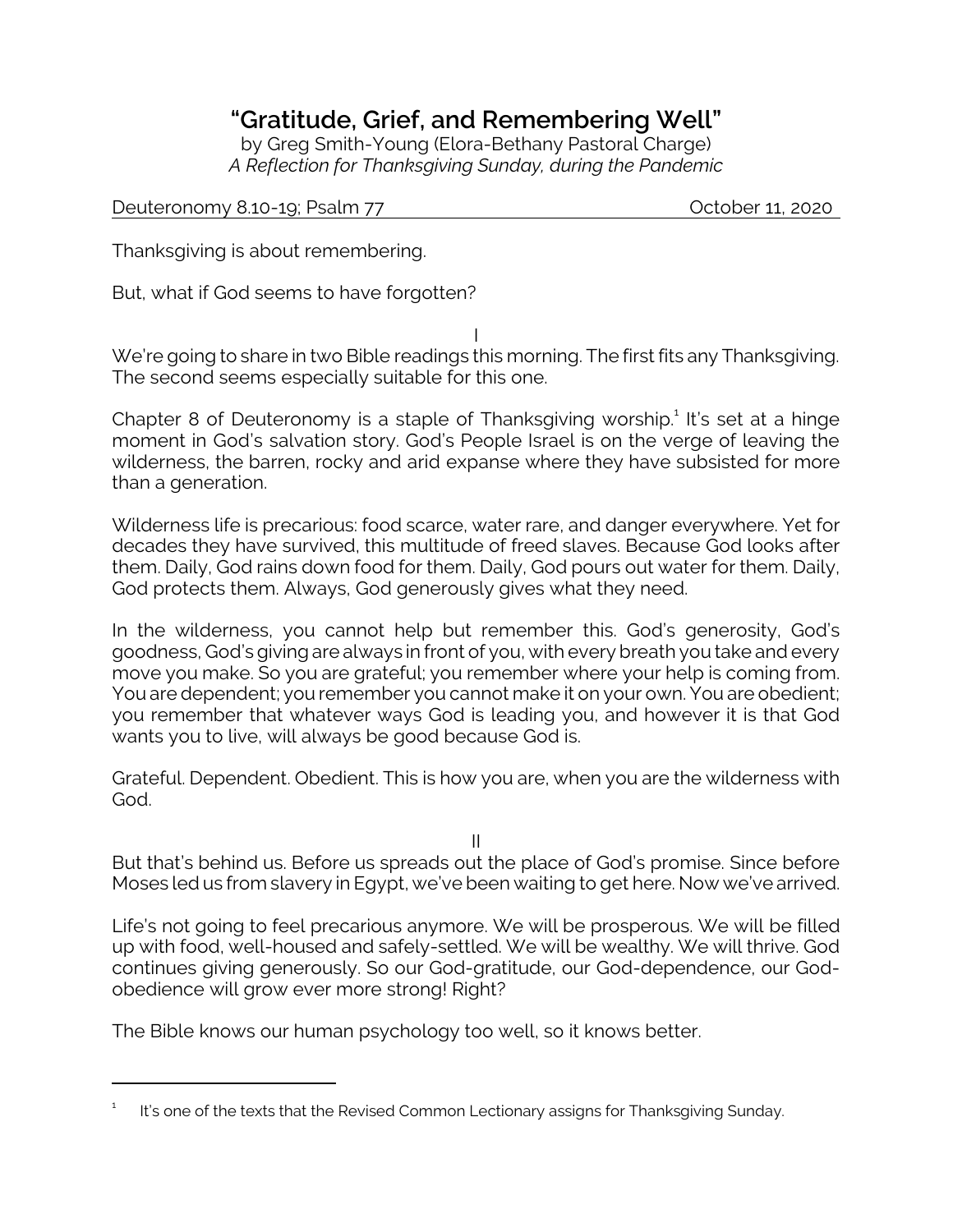Moses is leaving. His God-ordained task is complete, his days done. This prophet has some final words for us. Including these:

Please read Deuteronomy 8.10-19. You can find it [here](https://www.biblegateway.com/passage/?search=Deuteronomy+8%3A10-19&version=CEB).

III

We will forget. We will forget that God's generous giving.

Instead, it's I! I have it because I earn it. My hard work. My skill. My ambition. My cleverness. Even my luck! It's "Greg" who's brought me safe thus far, and "Greg" will lead me on!

I am making it on my own; I am autonomous. I'm doing it my way; forget God's ways.

That's how we go. You know this isn't just a story from centuries ago.

We're strange, us humans. When life is precarious, we realize it's all a gift, and we receive. When life is abundant, we suppose it's a possession that we achieve. And when we forget it's a gift, we forget the Giver (except maybe when we Zoom into church on Sundays).

Where does this take us? Life gets swallowed up by death.

Walter Brueggemann gets it so right. He says,

*Autonomy produces death, because the self-sufficient think they live without limit, without accountability. That illusion in the long run is not sustainable.<sup>2</sup>*

Growth without limits. Exploitation of resources. Scraping and poisoning the oceans. Turning up the temperatures. Moses might be horrified at how we're fulfilling his terrible prophecy.

What's the remedy? Remember. Remember, God generously gives life. Remember that, and you'll be thankful. Remember, you depend onGod. Remember that, and you'll live God's ways.

Thanksgiving is about remembering well, remembering God.

But, what if God seems to have forgotten?

<sup>&</sup>lt;sup>2</sup> Walter Brueggemann, Deuteronomoy, Abingdon Old Testament Commentaries, edited by Patrick D. Miller (Nashville: Abingdon Press, 2001), 110.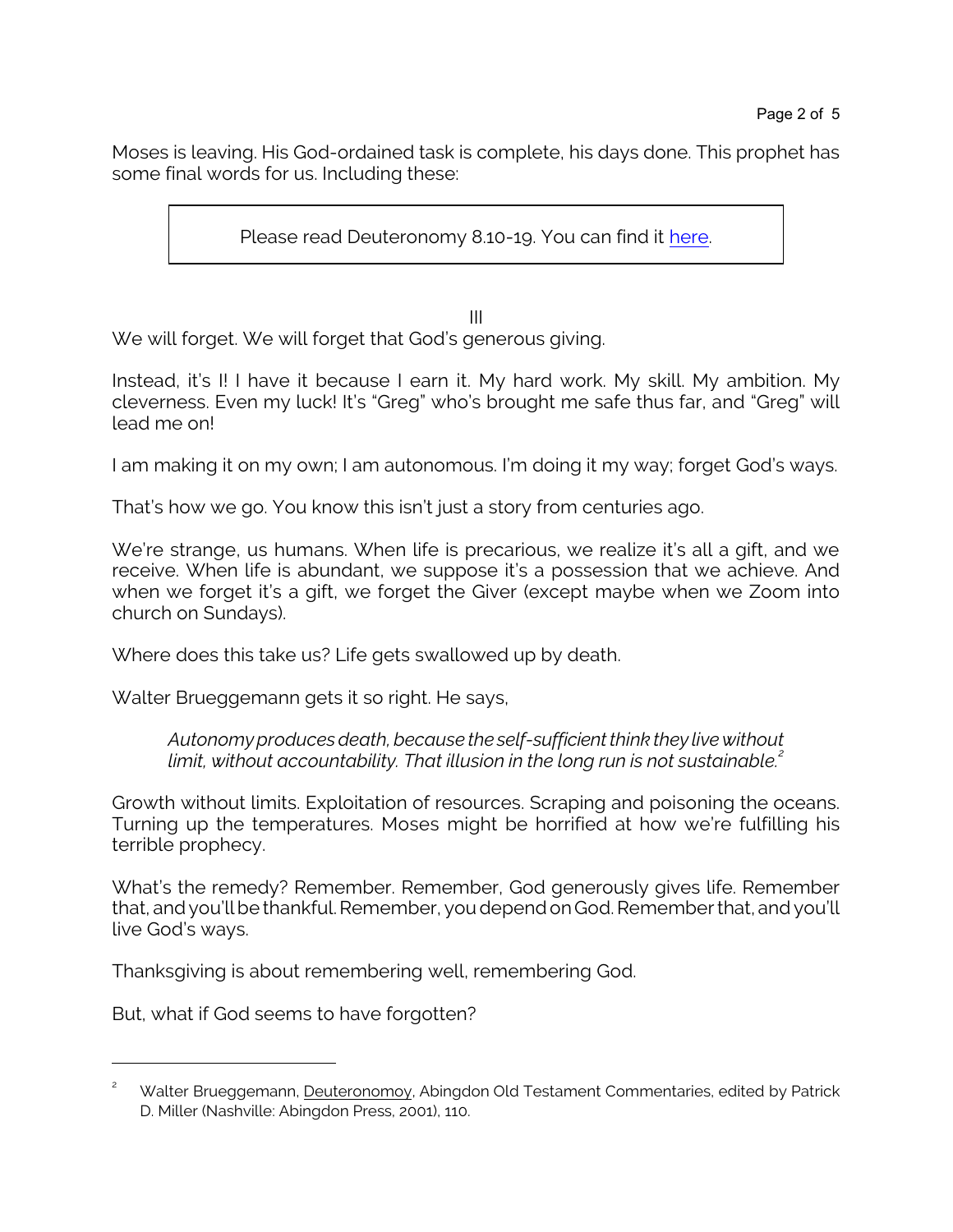This Thanksgiving seems different.

As I said, Deuteronomy 8 is often read during Thanksgiving worship. Not Psalm 77. This year, though, it might fit. Psalms teach us to pray, and Psalm 77 might give us some good prayer words for week 31 of the pandemic.<sup>3</sup>

Please read Psalm 77. You can find it [here](https://www.biblegateway.com/passage/?search=Psalm+77&version=CEB).

 $\vee$ 

Ah, how this Psalm describes the sorrow, the grief, the anxiousness. It doesn't say what specifically was wrong for this guy, so this can work for us whatever day we're in trouble.

Literally it says, *"when I was under pressure."*<sup>4</sup> These days it feels to me like some spiritual/mental/social high pressure system has settled over us.

*"My hand is stretched out without wearying."* The only thing that doesn't tire out is my grief. My soul stubbornly refuses to turn this lemon-of-a-year into lemonade. The Psalm has us lying away at night, like God's locked open our eyelids.

Instead of sheep, I'm counting questions. 5

Will the Lord walk off and leave us for good?

Will he never smile again?

Is his love worn threadbare?

Has his salvation promise burned out?

Has God forgotten his manners?

Has he angrily stalked off and left us? $6<sup>6</sup>$ 

<sup>3</sup> I'm counting from the week before March 15, which was the first Sunday when we cancelled inperson worship.

<sup>4</sup> John Goldingay, The First Testament: A New Translation (Downers Grove, IL: InterVarsity, 2018), 565.

<sup>5</sup> Water Brueggemann and William H. Bellinger, Jr., Psalms, New Cambridge Bible Commentary (New York: Cambridge University Press, 2014), 333.

<sup>6</sup> Eugene Peterson's The Message translation of Psalm 77:7-9.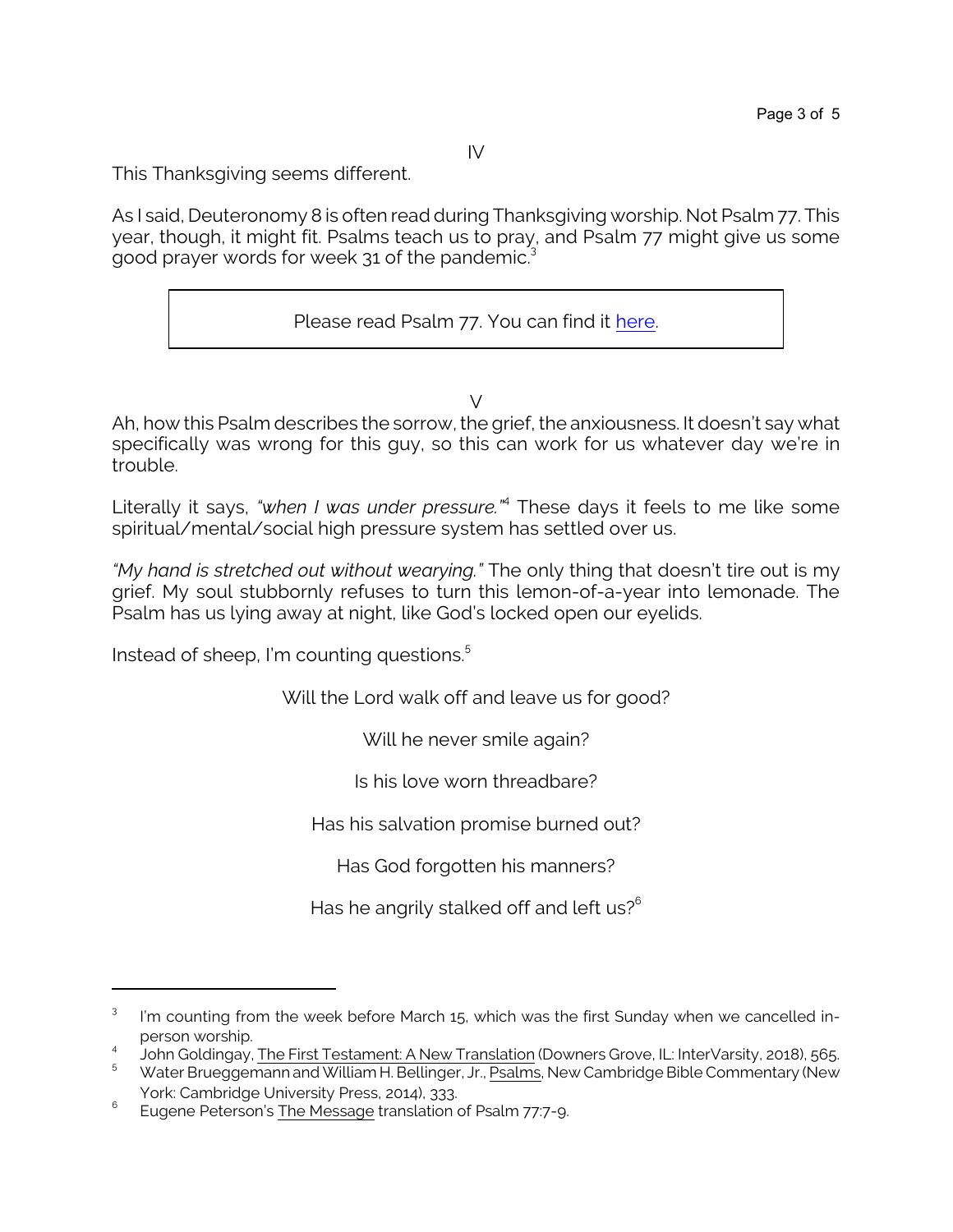These days can feel like that, right? This is the Bible! So it's okay to say this. If it's what we're truly feeling, well, prayer is being true to God.

Yes, these questions verge on blasphemy. But they are spoken from faith, a faithful remembering of what God *was* like and what God *has* done. We remember! Has God forgotten?

VI What do we do, lying awake, worrying, wondering?

Remember! Remember more! Go deeper in your remembering.

The Psalm remembers. It swims back, back to before Israel's wilderness time, back to when God broke them out of the slave pens. The riders of death were crashing down to destroy them. God pushed aside the waters, and brought them safely through. You're worried God has forgotten? Remember that! God saves!

The Psalm plunges even deeper back. It remembers the Exodus from Egypt with words that recall the very beginning when God created heavens and earth. $^7$  Sometimes the ancients conceived creation as God defeating chaos. For them, the unfathomable ocean deeps symbolized that chaos. God brought order to disorder. God stilled the storms, bridled and tamed those powers, and used them to fashion a theatre for life. This You're worried God has forgotten? Remember that! God defeats the chaos monsters. God creates! God orders! God gives life, generously.<sup>8</sup>

Remember, God creates! Remember, God rescues! Remember, and hope! Remember, and give thanks!

One line from the Psalm especially catches me. After remembering all this, it says, *"But* Your [God's] *footprints left no trace.*" Really? <sup>9</sup> Rescuing slaves by pushing back the sea? That's not subtle. Creating the cosmos? Kind of hard to miss.

But again, the Bible knows our human nature. We easily see the mighty act, but are usually dense to God who is generously giving it.

When we think of creation accounts in the Bible, the two in Genesis 1:1-2:3 and Genesis 2:4-3:24 usually come to mind. There are others too, and in particular I'm thinking of resonances between Psalm 77 and Psalm 104.

<sup>8</sup> Robert Alter writes that "the imagery [in Psalm 77:16-19] has such a strong cosmic character that the mythological image of God triumphing over the primordial powers of the sea is superimposed on the image of the Exodus story." Robert Alter, The Hebrew Bible: Volume 3, Writings (*Ketuvim*): A Translation with Commentary. (New York, London: W. W. Norton & Company, 2019), 187.

<sup>9</sup> The Common English Bible's rendering of verse 19b.